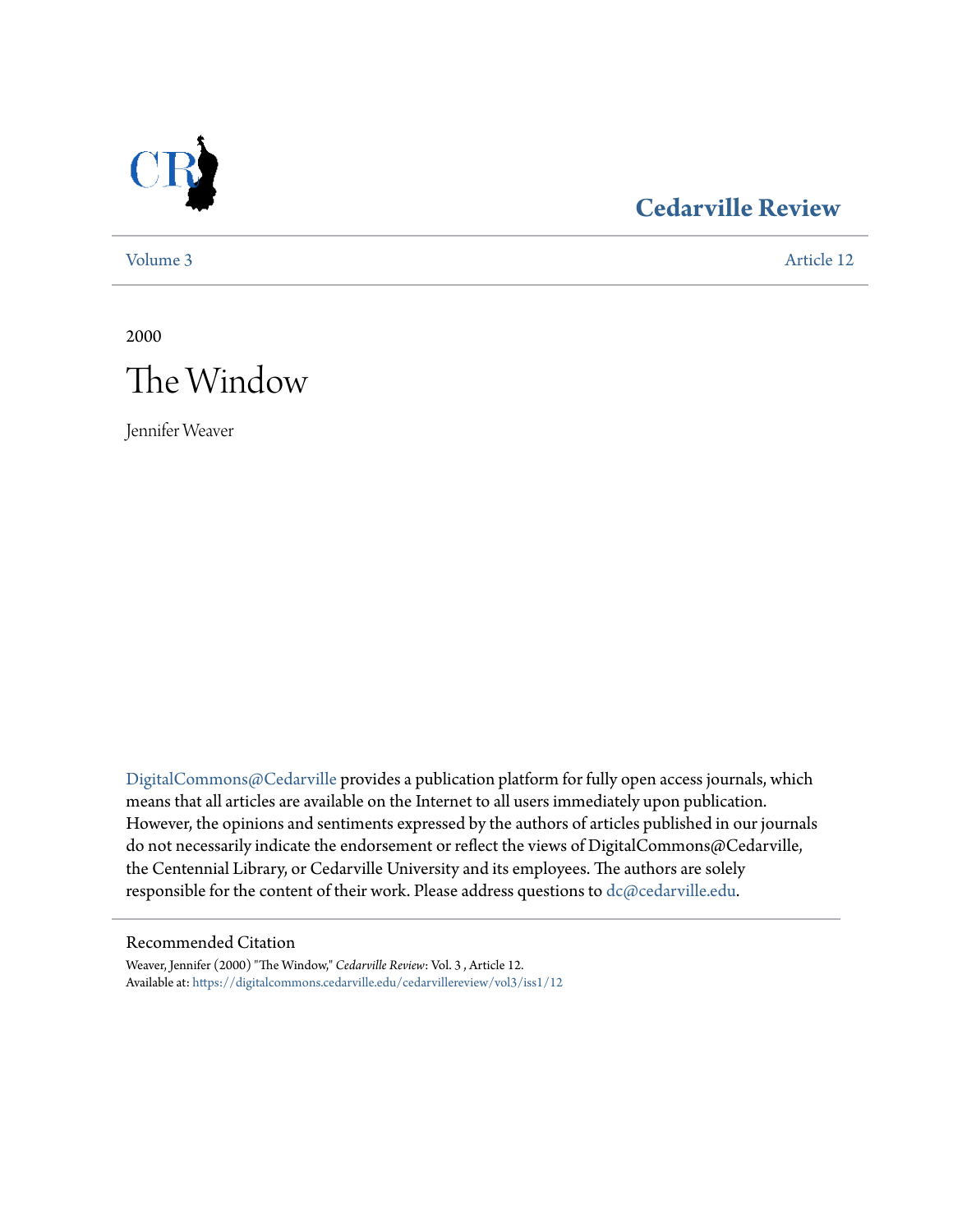## The Window

Browse the contents of [this issue](https://digitalcommons.cedarville.edu/cedarvillereview/vol3/iss1) of *Cedarville Review*.

#### **Keywords**

Poetry

# **Creative Commons License**

This work is licensed under a [Creative Commons Attribution-Noncommercial-No Derivative Works 4.0](http://creativecommons.org/licenses/by-nc-nd/4.0/) [License.](http://creativecommons.org/licenses/by-nc-nd/4.0/)

Follow this and additional works at: [https://digitalcommons.cedarville.edu/cedarvillereview](https://digitalcommons.cedarville.edu/cedarvillereview?utm_source=digitalcommons.cedarville.edu%2Fcedarvillereview%2Fvol3%2Fiss1%2F12&utm_medium=PDF&utm_campaign=PDFCoverPages)



This poetry is available in Cedarville Review: [https://digitalcommons.cedarville.edu/cedarvillereview/vol3/iss1/12](https://digitalcommons.cedarville.edu/cedarvillereview/vol3/iss1/12?utm_source=digitalcommons.cedarville.edu%2Fcedarvillereview%2Fvol3%2Fiss1%2F12&utm_medium=PDF&utm_campaign=PDFCoverPages)